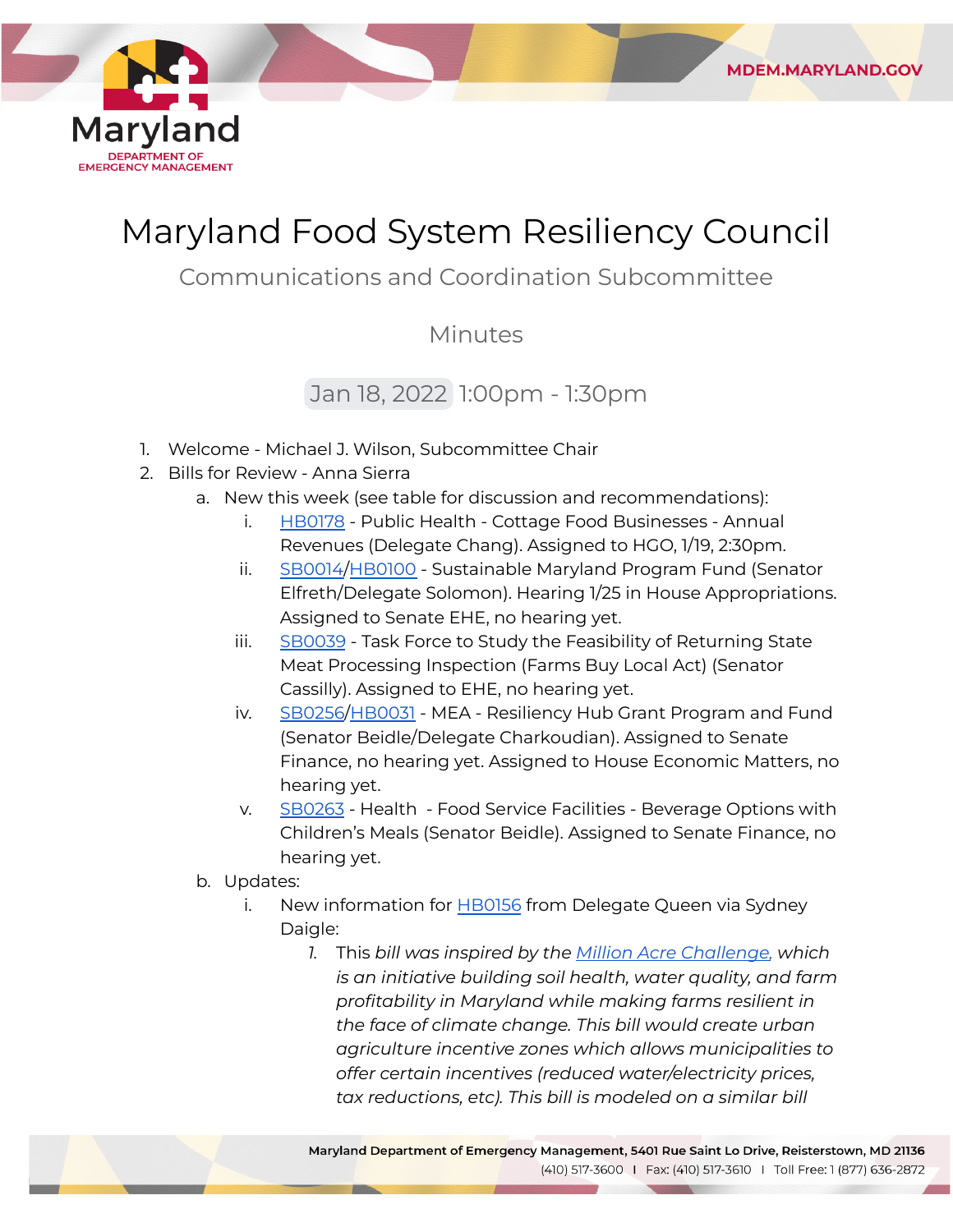

 *passed in Illinois. "Locally-Grown" is being used to broadly refer to jurisdictions in Maryland. The specifics of the application process is being left to local jurisdictions, as they would best know what metrics would be appropriate. The bill would require the application procedure to identify the number of jobs created, maintained, or supported, but does not specify a minimum number. If a minimum number was created it would be determined by local governments. If you have suggestions on how to strengthen, clarify, or improve this bill please provide them and we will certainly consider them.*

- 3. Hearing Schedule Week of 1/17
	- a. 1/19 House
		- i. [HB0147](https://mgaleg.maryland.gov/mgawebsite/Legislation/Details/hb0147) Maryland Farms and Families Fund, Maryland Food and Agricultural Resiliency Mechanism Grant Program, and Maryland Farm-to-School Meal Grant Pilot Program - Alterations and Establishment (Environment and Transportation; 13:00)
			- 1. Heather Bruskin scheduled to testify
		- ii. [HB0156](https://mgaleg.maryland.gov/mgawebsite/Legislation/Details/hb0156) Local Governments Urban Agricultural Incentive Zones - Authorization (Environment and Transportation; 13:00)
		- iii. [HB0178](https://mgaleg.maryland.gov/mgawebsite/Legislation/Details/hb0178?ys=2022RS) Public Health Cottage Food Businesses Annual Revenues (Delegate Chang). Assigned to HGO, 1/19, 2:30pm.
	- b. 1/19 Senate
		- i. [SB0124](https://mgaleg.maryland.gov/mgawebsite/Legislation/Details/SB0124?ys=2022RS) Public Schools Grant Program to Reduce and Compost School Waste (Education, Health, and Environmental Affairs; 13:00)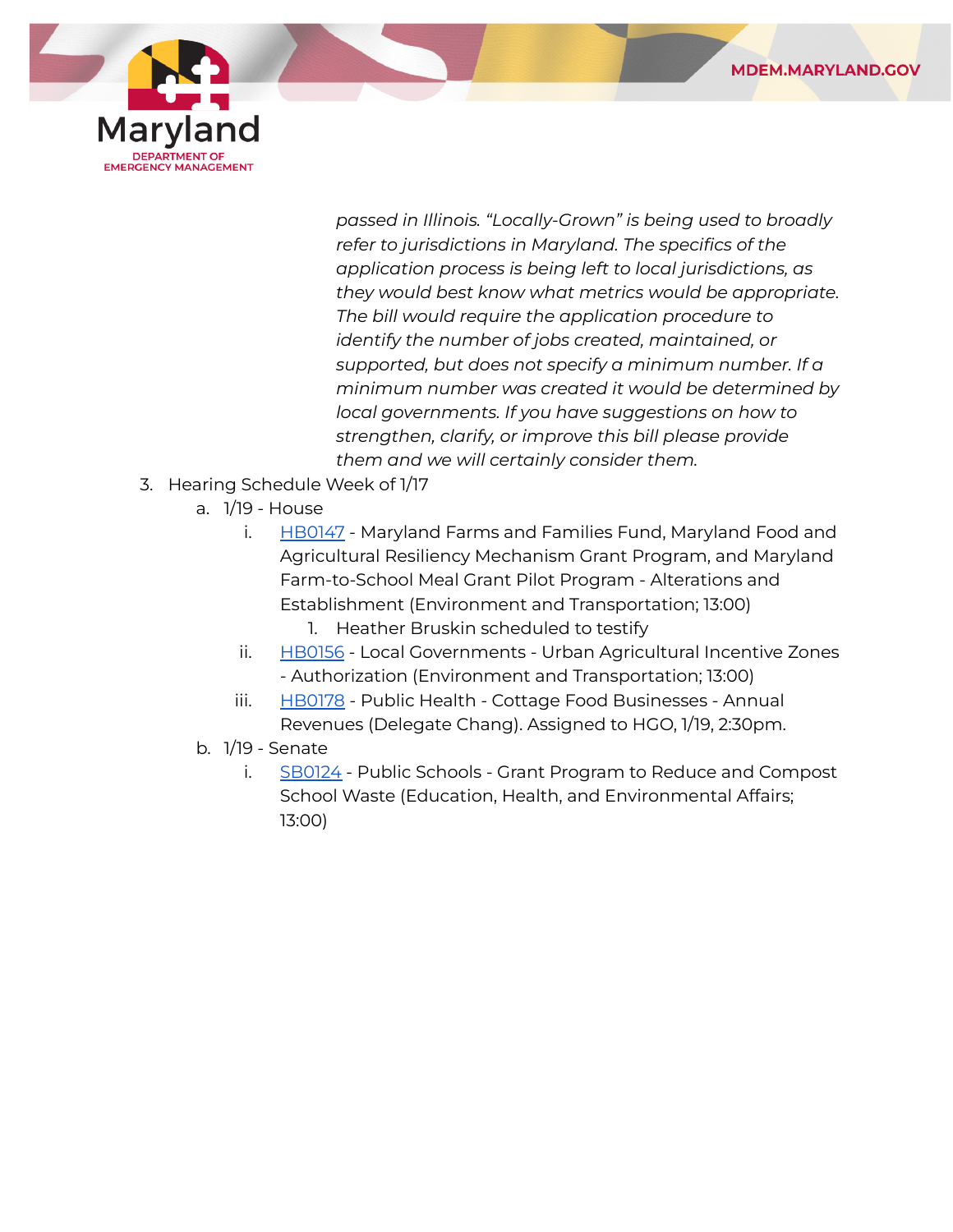

# Maryland **DEPARTMENT OF EMERGENCY MANAGEMENT**

#### **2022 Legislation Full List**

| Bill #                                                                                                                                                                                                                 | Cross-<br>file       | <b>Title</b>                                                                                                                                                                                          | <b>Sponsor</b>                                        | <b>Hearing Date</b>                                                                                                                                      |  |
|------------------------------------------------------------------------------------------------------------------------------------------------------------------------------------------------------------------------|----------------------|-------------------------------------------------------------------------------------------------------------------------------------------------------------------------------------------------------|-------------------------------------------------------|----------------------------------------------------------------------------------------------------------------------------------------------------------|--|
| <u>HB0147</u>                                                                                                                                                                                                          | <b>SB0121</b>        | Maryland Farms and Families Fund,<br>Maryland Food and Agricultural Resiliency<br>Mechanism Grant Program, and Maryland<br>Farm-to-School Meal Grant Pilot Program -<br>Alterations and Establishment | Del. Charkoudian<br>Senator Hester                    | House Hearing 1/19, 13:00<br>(Environment &<br>Transportation)<br>Senate Hearing 1/25, 13:30<br>(Education, Health, and<br><b>Environmental Affairs)</b> |  |
| Discussion: No discussion                                                                                                                                                                                              |                      |                                                                                                                                                                                                       |                                                       |                                                                                                                                                          |  |
| Recommendation: Support                                                                                                                                                                                                |                      |                                                                                                                                                                                                       |                                                       |                                                                                                                                                          |  |
|                                                                                                                                                                                                                        | <u>HB0150</u> SB0124 | Public Schools - Grant Program to Reduce<br>and Compost School Waste                                                                                                                                  | Dels. Charkoudian and<br>Solomon<br>Senator Hettleman | Senate Hearing 1/19, 13:00<br>(Education, Health, and<br><b>Environmental Affairs)</b><br>House Hearing 1/27, 13:00<br>(Ways and Means)                  |  |
| Discussion: Consensus that this bill aligns with the FSRC goals. Highlighted the equity focus and food refusal<br>capability. Del. Charkoudian indicated she was happy to discuss the bill.<br>Recommendation: Support |                      |                                                                                                                                                                                                       |                                                       |                                                                                                                                                          |  |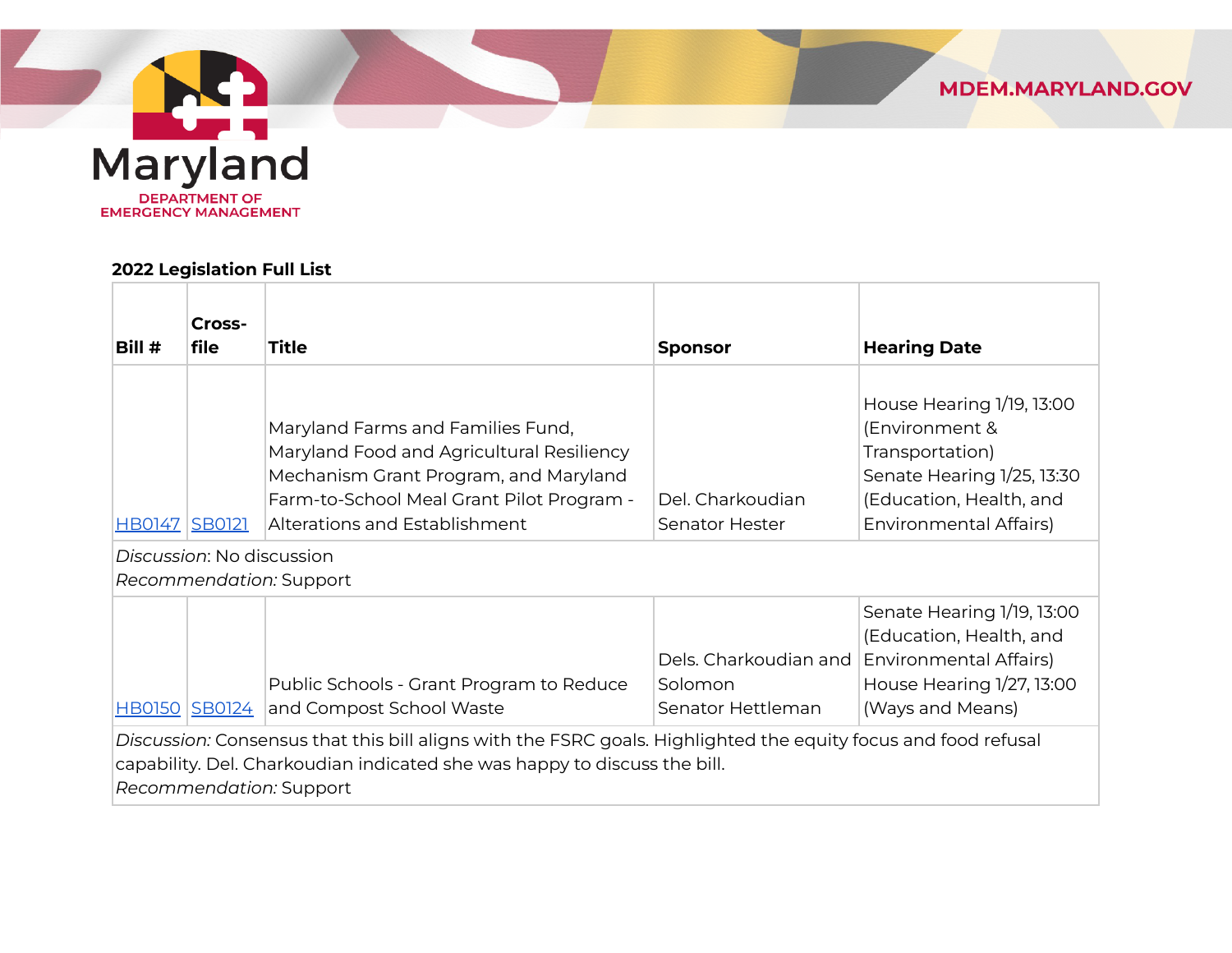



|                                                                                                           |                           |                                                                                                               |                | Hearing 1/19, 13:00       |  |
|-----------------------------------------------------------------------------------------------------------|---------------------------|---------------------------------------------------------------------------------------------------------------|----------------|---------------------------|--|
|                                                                                                           |                           | Local Governments - Urban Agricultural                                                                        |                | (Environment &            |  |
| <b>HB0156</b>                                                                                             |                           | Incentive Zones - Authorization                                                                               | Delegate Queen | Transportation)           |  |
|                                                                                                           |                           | Discussion: Reviewed information provided by Delegate Queen.                                                  |                |                           |  |
|                                                                                                           |                           | Recommendation: Support (Committee acknowledged it was too late to establish a position on the House bill but |                |                           |  |
|                                                                                                           |                           | can consider supporting the crossover if it gets out of the House)                                            |                |                           |  |
|                                                                                                           |                           |                                                                                                               | Delegate       |                           |  |
|                                                                                                           |                           | Climate Crisis and Environmental Justice                                                                      | Fraser-Hidalgo | No hearing date in either |  |
| <b>HB0171</b>                                                                                             | <b>SB0135</b>             | ∣Act                                                                                                          | Senator Kramer | chamber set as of 1/14    |  |
|                                                                                                           | Discussion: No discussion |                                                                                                               |                |                           |  |
|                                                                                                           |                           | Recommendation: Monitor                                                                                       |                |                           |  |
|                                                                                                           |                           |                                                                                                               |                | 1/25, 13:00               |  |
|                                                                                                           |                           | Counties and State Legislative Districts -                                                                    |                | (Environment &            |  |
| <b>HB0179</b>                                                                                             |                           | <b>Food Environment Reports</b>                                                                               | Del. Amprey    | Transportation)           |  |
| Discussion: Interest in understanding more about motivation of the legislators, and believe not including |                           |                                                                                                               |                |                           |  |
| restaurants and prepared food is a missed opportunity.                                                    |                           |                                                                                                               |                |                           |  |
| Action: Sydney did reach out to the Senate sponsor but had not heard back.                                |                           |                                                                                                               |                |                           |  |
| Recommendation: Monitor                                                                                   |                           |                                                                                                               |                |                           |  |
|                                                                                                           |                           |                                                                                                               |                | House Hearing 2/2, 13:00  |  |
|                                                                                                           |                           | Environment - On-Farm Composting                                                                              | Del. Shetty    | (Environment &            |  |
| HB0184 SB0229                                                                                             |                           | Facilities - Permit Exemption                                                                                 | Sen. Gallion   | Transportation)           |  |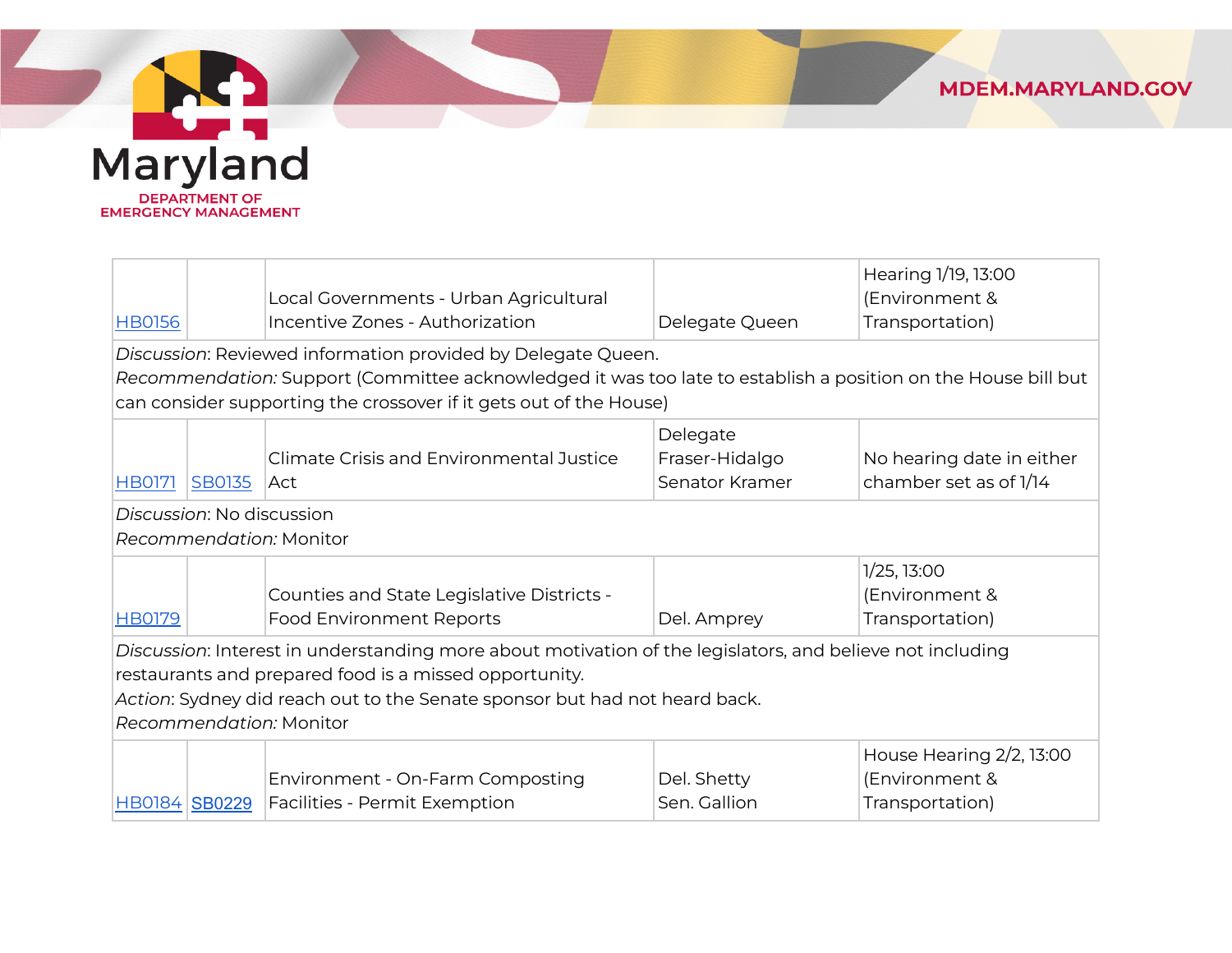

| Maryland                                            |
|-----------------------------------------------------|
| <b>DEPARTMENT OF</b><br><b>EMERGENCY MANAGEMENT</b> |

**CONTRACTOR** 

|                                                                                                                                                                                                                                                                                                              |  |                                                                     |                                     | Senate Hearing 1/25, 13:30<br>(Education, Health, and<br>Environment)             |  |
|--------------------------------------------------------------------------------------------------------------------------------------------------------------------------------------------------------------------------------------------------------------------------------------------------------------|--|---------------------------------------------------------------------|-------------------------------------|-----------------------------------------------------------------------------------|--|
| Discussion: Dr. Lansing provided additional information regarding the bill and concern regarding the definitions in<br>the bill, particularly around "farm" or "farming" to ensure there are no loopholes for composting businesses (rather<br>than farms who happen to compost).<br>Recommendation: Monitor |  |                                                                     |                                     |                                                                                   |  |
| <b>HB0178</b>                                                                                                                                                                                                                                                                                                |  | Public Health - Cottage Food Businesses -<br><b>Annual Revenues</b> | Del. Chang and Del<br>Krim          | House Hearing 1/19 at 2:30<br>(Health and Government<br>Operations)               |  |
| Discussion: Interested in the price point for cottage food, why \$100,000 was chosen. Lindsay Smith volunteered to<br>reach out.<br>Recommendation: Monitor                                                                                                                                                  |  |                                                                     |                                     |                                                                                   |  |
|                                                                                                                                                                                                                                                                                                              |  | SB0014 HB0100 Sustainable Maryland Program Fund                     | Senator Elfreth<br>Delegate Solomon | House Hearing 1/25, 13:00<br>(Appropriations)<br>None in the Senate as of<br>1/14 |  |
| Discussion: Sydney provided background on Sustainable Maryland.<br>Recommendation: Monitor                                                                                                                                                                                                                   |  |                                                                     |                                     |                                                                                   |  |
| <b>SB0039</b>                                                                                                                                                                                                                                                                                                |  | Task Force to Study the Feasibility of                              | Senator Cassilly                    | Senate Hearing 1/25, 13:30                                                        |  |